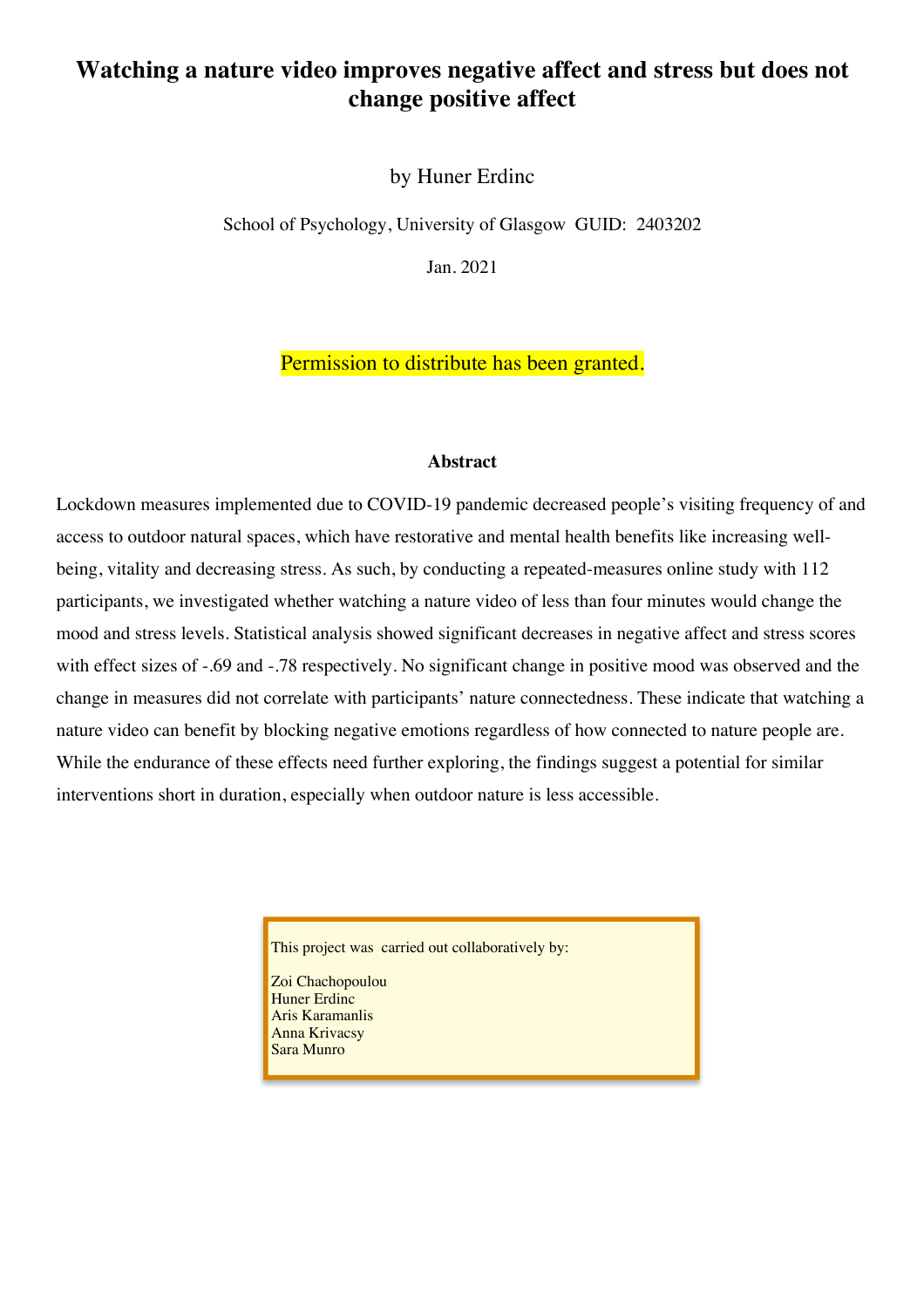#### **Introduction**

After the onset of COVID-19 pandemic in December 2019, countries implemented lockdown measures, which decreased people's contact with nature. Given the benefits of nature to mental health, this paper investigates whether watching a short simulation of nature can affect mood and stress levels.

The benefits of nature were brought to attention by Ulrich (1984), who reported that patients whose rooms viewed nature had shorter hospital durations. Since then, research on the effects of nature has expanded rapidly (van den Berg, 2017), mostly concentrating on natural outdoor settings. Individuals in various countries like the UK, the USA, and China all reported lower distress and higher well-being when interacting with nature (White et al., 2013; Larson et al., 2016; Ma et al., 2019). Additionally, self-reported participation in nature-based activities is associated with experiencing calmness, vitality, forgetting worries and clarifying thoughts (Korpela et al., 2014). Given the universality of such findings, interventions and policies aimed to bring people to nature (i.e. health-walks programs) and bring nature to people (i.e. having urban parks) (van den Berg, 2017).

There are multi-dimensional aspects to benefits of nature. Mensah et al. (2016) highlights that green spaces increase the air quality and biodiversity while serving as a platform for leisure activities, physical exercise and social cohesion. However, it is noteworthy that exercise and social cohesion only mediate 25% of nature and well-being association (van den Berg et al., 2019), suggesting psychological explanations. The first explanation is the stress-reduction theory by Ulrich et al. (1991), which argues that natural environments evoke positive emotions and block negative ones. This affective pathway might be related to evolution since humans depend on nature for survival (Hanold et al., 2016). On the other hand, attention restoration theory by Kaplan (1995) focuses on the cognitive pathway by stating that nature captures attention pleasantly and effortlessly, alleviating cognitive fatigue and resulting in restoration. These two factors underlie the mental benefits of nature, suggesting that the view of nature can also be beneficial. To substantiate this notion, a recent study showed that participants whose homes had views of diverse plants had lower levels of cortisol (Hanold et al., 2016).

Taking this a step further, research demonstrated that nature simulations also yield similar benefits. Beute and de Kort (2018) found that participants had improvements in hedonic mood and worrying after watching 3 minutes of nature photos slideshows twice a day for a week, supporting stress reduction theory. Moreover, Grassini et al. (2019) used event-related potentials to observe that nature images required lower attentional demands from the participants, who also rated nature photos as more relaxing compared to urban ones, in-line with attention restoration theory. These emphasize that technology can be used to bring nature to people, a noteworthy point for when outdoor nature is not easily accessible.

Another important factor in nature literature is connectedness to nature (NC), which measures experiential and emotional sense of belonging to the natural world (Richardson et al., 2017). It is believed that people more connected to nature benefit more from it psychologically. For instance, university students rated indoor study spaces with nature posters more preferable and this preference was positively correlated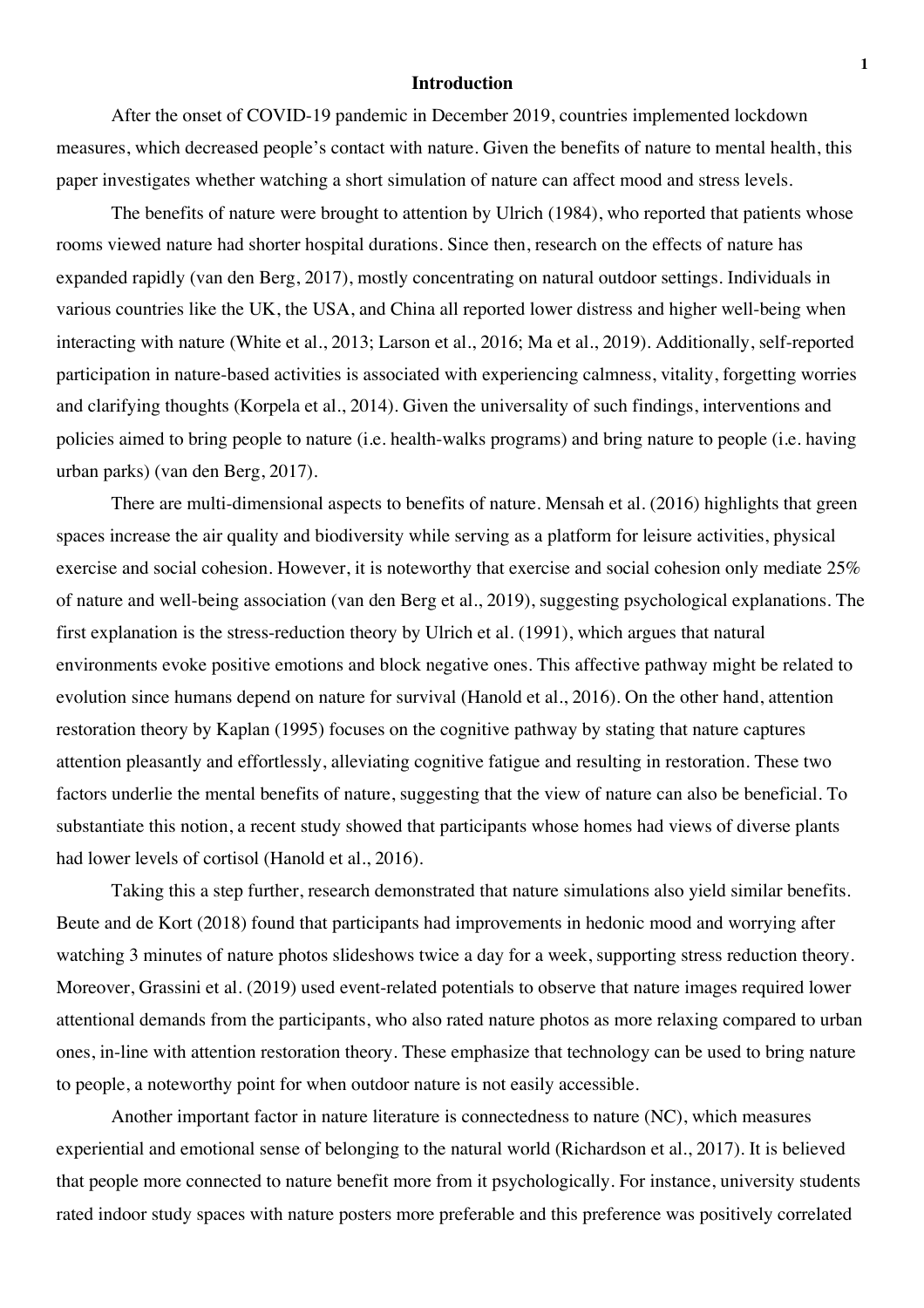with students' NC scores (van den Bogerd et al., 2018). Similarly, McMahan et al. (2018) also demonstrated that stronger NC moderated the effect of nature simulation on positive emotions, emphasizing on the importance of individual differences on benefiting from nature.

Lockdown measures and mobility restrictions urging people to stay at home to prevent further spread of COVID-19 have negative impacts on mental health that can be 'buffered' with nature contact (Pouso et al., 2021). However, people in most countries visit parks and outdoor spaces less often (COVID-19 Community Mobility Reports, 2021). Given the current world situation and the evidence that nature simulation can be beneficial, the current study investigates the effects of watching a nature video on mood and stress levels. The study is novel in the sense that it uses a shorter stimulus than previous ones. We hypothesized that (1) positive affect, negative affect and stress levels would change as a result of watching the video, and (2) this change would be correlated with individual NC scores.

## **Methods**

#### **Ethical Statement**

The study was designed according to the BPS guidelines. The participants had the right to withdraw their data at any time, including retroactively after completing the experiment until the  $8<sup>th</sup>$  of December, 2021. The study was ethically approved by the School of Psychology at the University of Glasgow.

## **Participants**

Participants were recruited through personal connections and social media advertisements. Requirements were being over the age of 18, not being diagnosed with epilepsy or colour-deficiency and being proficient in English. Since previous studies demonstrated that benefit of nature is consistent for all ages (White et al., 2018), no upper age limit was implemented.

181 people attempted the experiment. Participants who left more than one question unanswered, selfreported not being proficient in English, or did not pass the mid-survey attention test were excluded. This resulted in 112 participants (70 females, 4 non-binary) with an age range of 19-69 ( $M = 33.52$ ,  $SD = 13.05$ ). Figure 1 illustrates the age distribution.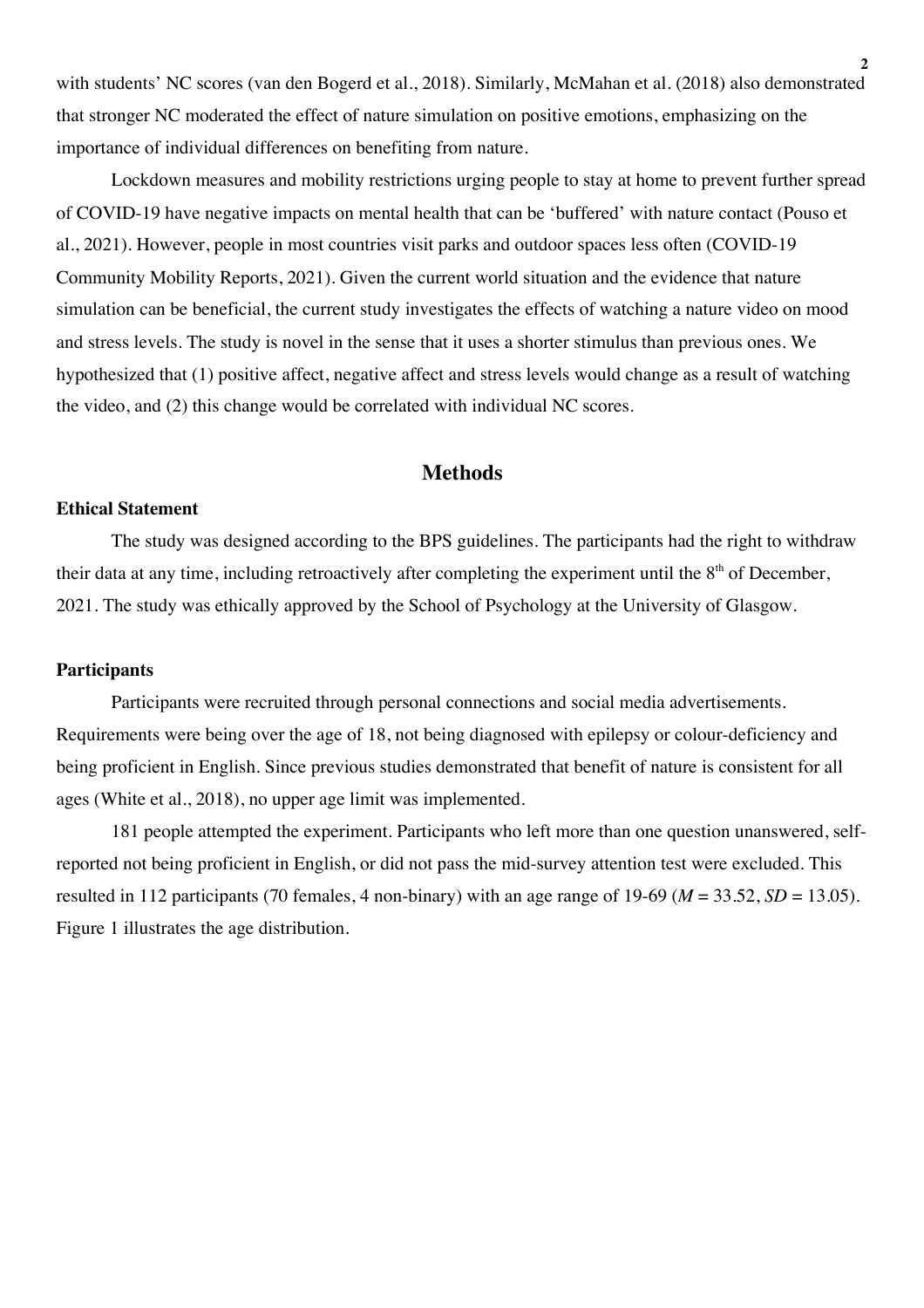## **Figure 1**

#### *The distribution of participants' ages*



#### *Note.* Each bar represents a 5-year bin.

Participants affiliated mainly with Europe and the UK (see Table A1). The slight majority were nonstudents and unemployed. Most of them spend six to seven days a week at home, lived with others and used phones to complete the experiment (see Table A2).

#### **Procedure**

The study had a repeated-measures design, was conducted online through the *Experimentum* platform (DeBruine et al., 2020) and took about 10 minutes. Participants were presented with an information and consent sheet offering information about the study and their rights as participants. They were then asked to fill a demographics questionnaire, Nature Connectedness Index (NCI) questionnaire that also included an attention test, stress visual analogue scale (Stress-VAS) and Positive and Negative Affect Schedule (PANAS). Afterwards, they were presented with a nature video, followed by post-questionnaires of Stress-VAS and PANAS. At the end of the experiment, participants were debriefed and asked to give comments and their email addresses for further information. This last-stage was optional and was analysed independently from the data to ensure anonymity.

### **Measures**

NCI is a reliable and valid 6-item questionnaire of nature-related statements with a Likert scale ranging from 1 *(completely disagree)* to 7 *(completely agree)* (Richardson et al., 2019). The final score is between 0-100 and calculated according to Response Scale Rating, where each response to each item has a different pre-determined weighted point.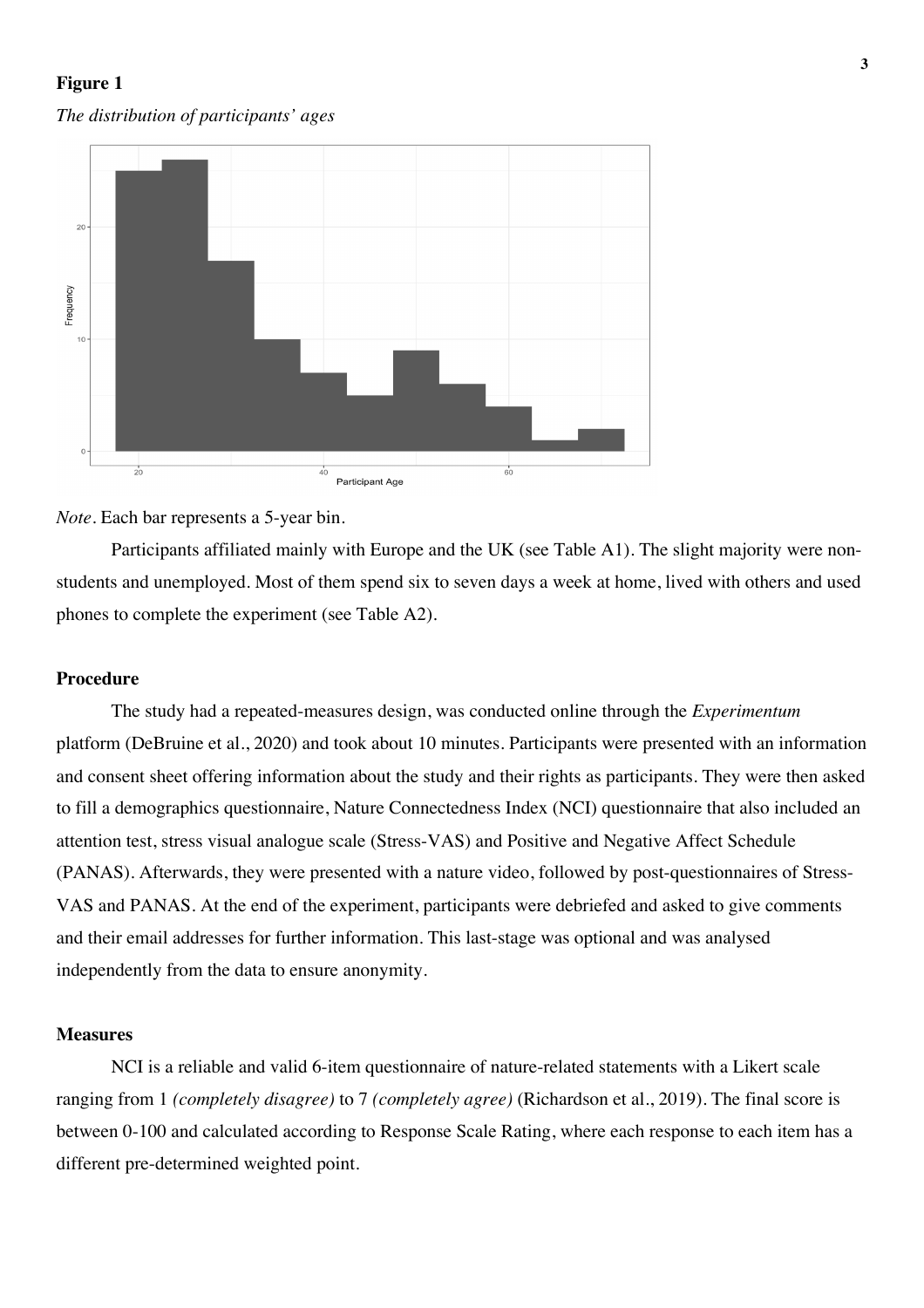Stress-VAS ranges from 0 to 100 with 1 point increments, numbers unknown to the participants. It offers a quick and simple assessment of perceived stress and is discriminatory of differences. (Lesage et al., 2012).

PANAS is a widely-used, highly reliable and valid 20-item mood schedule that includes 10 positive and 10 negative affect words, measured through a Likert scale from 1 *(Very slightly or not at all)* to 5 *(Extremely)* (Crawford & Henry, 2004). Affect scores (between 0-50) are calculated by the sum of these. **Stimulus**

The stimulus was a 3:42 minute nature video  $(\frac{\text{shorturl}.at/d\text{loxF}}{\text{float}})$  that was created for this experiment. It is composed of 11 short clips obtained from the website https://www.pexels.com/search/videos/nature/. Since previous research found natural or serene peri-urban environments with less prospect of culture to be more restorative (Gao et al., 2019; Carrus et al., 2013), videos were chosen accordingly, as Figure 2 illustrates. The stimulus also had an auditory component, bird chirping sounds, for a more complete experience.

## **Figure 2**

*Example scenes from the nature video*



## **Statistical Analysis**

One NCI score and two stress, negative affect, and positive affect scores (pre and post) were calculated for each participant. We performed Wilcoxon Signed Rank tests and Spearman correlations to test our hypotheses. For there were multiple measures and comparisons, we used Bonferroni correction (.05/3), which gave the alpha value of .017.

All analysis were conducted using R  $(V.4.0.2)$  through RStudio  $(V.1.3.1093)$  with the packages *tidyverse* (Wickham et al., 2019), *patchwork* (Pedersen, 2020), *corrr* (Kuhn et al., 2020) and *rcompanion*  (Mangiafico, 2020).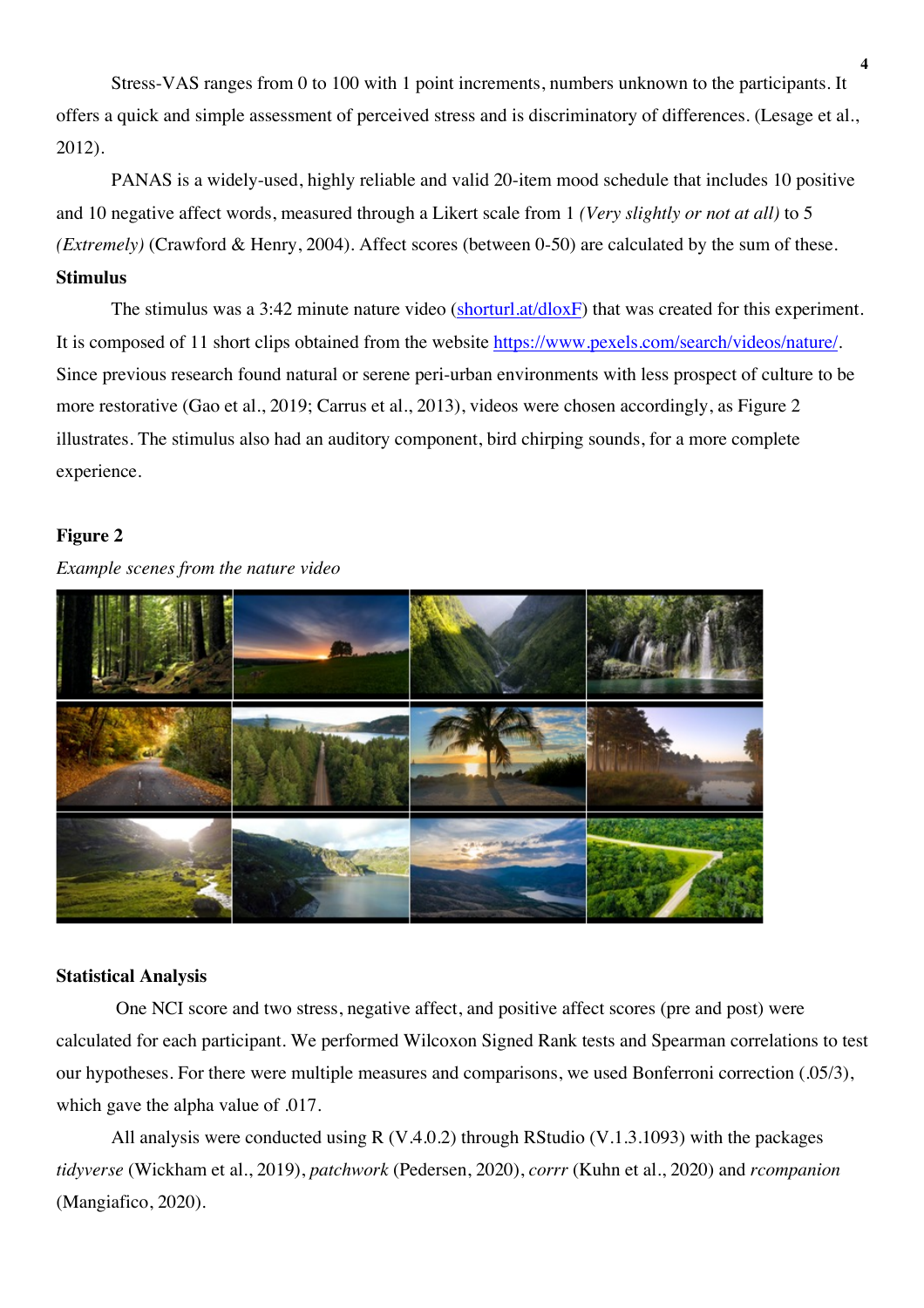## **Results**

Our first hypothesis was that stress, positive affect and negative affect scores would change after watching the nature video. The assumption of the data being symmetrically distributed around the median was found to hold by visual inspection.

#### **Figure 3**





*Note*. Bigger dots represent the median scores. Each small dot represents a participant, with lines illustrating how individual scores have changed.

## **Table 1**

*Descriptive and inferential statistics* 

|                                  | $Mdn$ (IQR) |                                   | Z       | $\mathbf{p}$ | $\mathbf{r}$             | Mdn  | 95%Cl                   |
|----------------------------------|-------------|-----------------------------------|---------|--------------|--------------------------|------|-------------------------|
|                                  | Pre         | Post                              |         |              |                          |      |                         |
| Positive affect $26(10)$ 27 (12) |             |                                   | $-.871$ | .384         |                          |      | $.5 \qquad (-.5, .1.5)$ |
| Negative affect $16(12)$ 13(7)   |             |                                   |         |              | $-7.24$ $< .001$ $-.687$ | $-4$ | $(-4.5, -3)$            |
| <b>Stress</b>                    | 48 (46)     | $23.5(36.5) -8.26 < 0.01 -78 -15$ |         |              |                          |      | $(-18,-12)$             |

As Figure 3 illustrates, positive affect increased slightly from pre- to post-intervention, although not enough to suggest a significance. On the other hand, negative affect and stress both decreased after watching the video. Wilcoxon Signed-Rank tests (see Table 1) revealed a non-significant result for positive affect, but significant results for negative affect and stress, both with large effect sizes. Therefore, the first hypothesis is partially accepted, since the intervention improved negative affect and stress but did not alter positive affect as predicted, suggesting that nature video restores negative mood and stress, but does not elevate positive mood.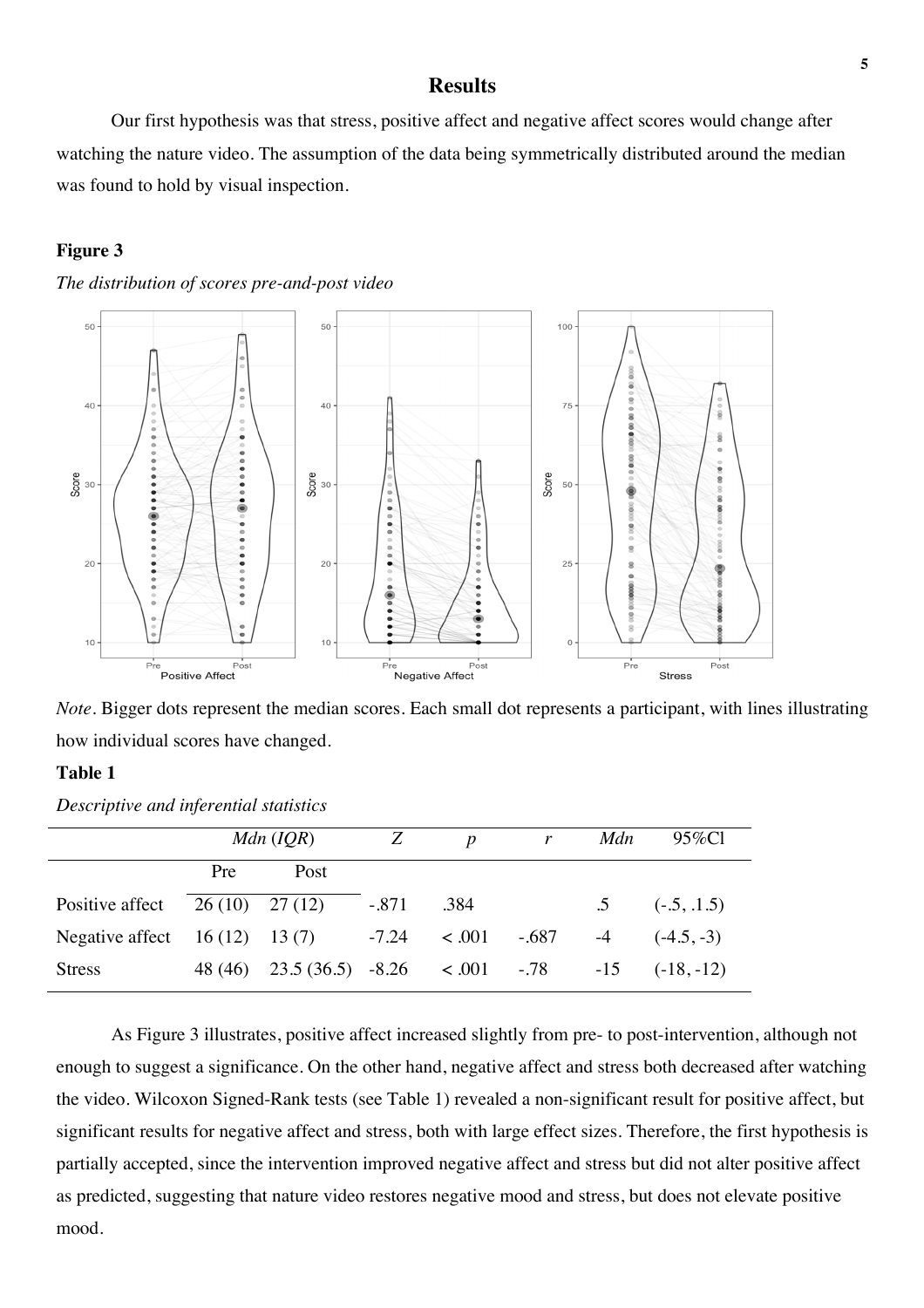Our second hypothesis was that the change in stress, positive and negative affect scores would be correlated with nature connectedness scores. As seen from Table 2, NCI scores (*Mdn =* 55, *IQR* = 43.5) did not significantly correlate with any of the variables. The hypothesis is rejected, suggesting that the benefits of the nature video were not dependent on participants' nature connectedness. On further analysis, we found that age was not correlated with the difference in the scores either, whereas the change in stress was related to changes in positive and negative affect.

## **Table 2**

|                                  |          | ↑        | $\mathbf{R}$ |     |  |
|----------------------------------|----------|----------|--------------|-----|--|
| 1. Difference in Positive Affect |          |          |              |     |  |
| 2. Difference in Negative Affect | $-.15$   |          |              |     |  |
| 3. Difference in Stress          | $-44***$ | $.50***$ |              |     |  |
| 4. NCI Score                     | .19      | $-.002$  | $-.04$       |     |  |
| 5. Participant Age               | $-.05$   | .14      | .18          | .10 |  |

*Spearman Correlations (r) of variables*

*Note.* \*\*\* p < .001

## **Discussion**

The present study investigated whether watching a short nature video changed mood or stress levels. We hypothesized that stress, positive affect and negative affect would change after watching the video and this change would be correlated with individuals' nature connectedness levels. By conducting an online study where participants answered a set of questionnaires before and after watching the video, we found that while positive mood did not change, negative mood and stress levels decreased significantly. Moreover, the change in none of them was correlated with NC levels, nor age. Although it cannot be argued that the intervention increased well-being since well-being is more than the absence of negative emotions and distress (White et al, 2018), nature video was still beneficial.

Some findings of the study correspond with the existing literature. For example, Beute and de Kort (2018) reported lower worrying levels after a week of viewing nature photographs, which is similar to decreased negative affect and stress levels in our study, underlining that nature blocks negative emotions like stress-restoration theory (Ulrich, 1991) suggested. However, we did not find a significant change in positive affect. In contrast, Schutte et al. (2017), using virtual reality, found an improvement in positive affect but no change in negative affect – which is the opposite of our results. While the research on simulation of nature indicates various benefits, specific aspects are not consistent, which requires further investigation since this may due to the stimuli or screen used.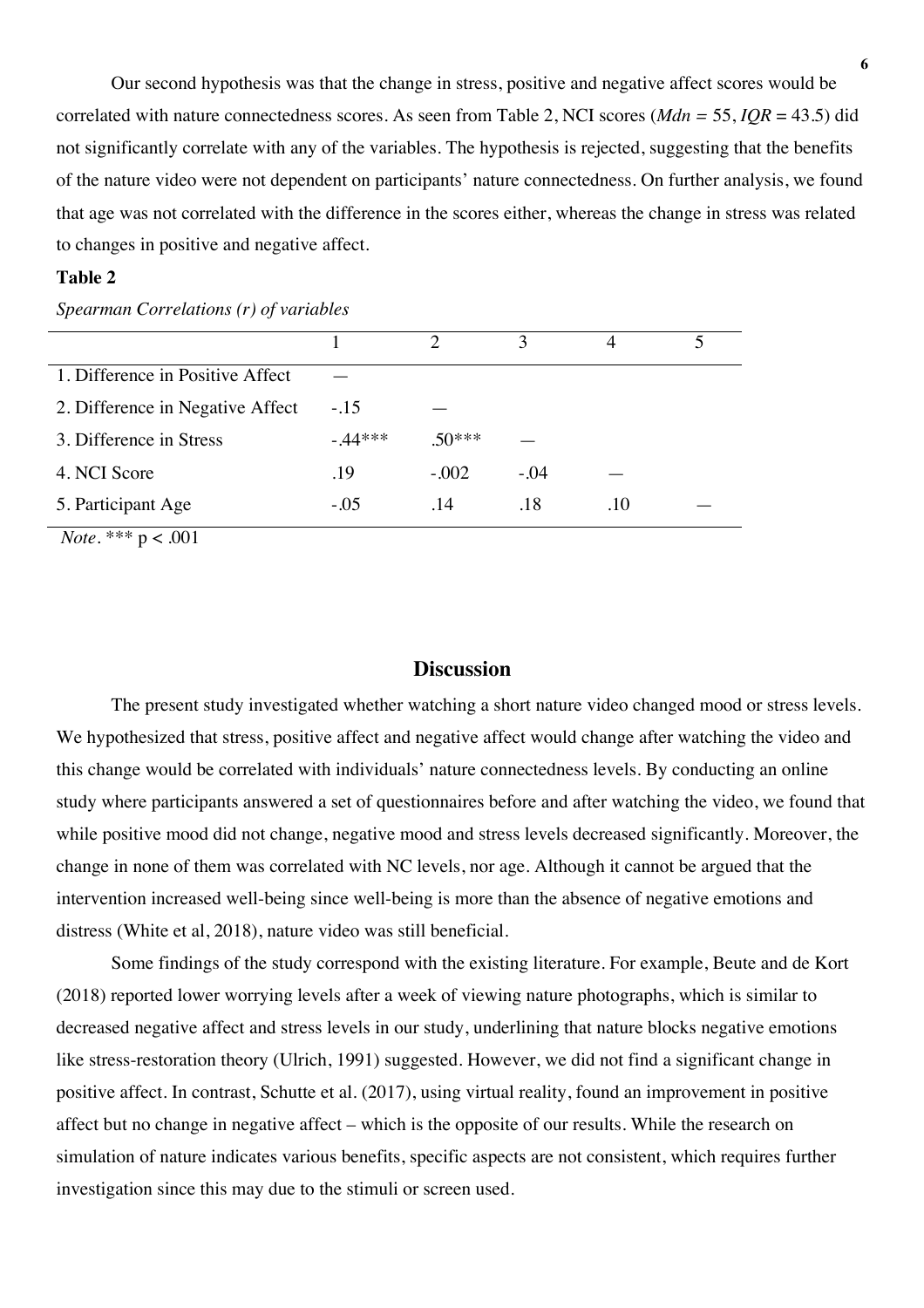Our results are in-line with Passmore and Holder (2017), who demonstrated that nature connectedness did not moderate nature's beneficial impact. However, they investigated outdoor nature and research on nature stimulation suggest the opposite (Schutte et al., 2017; McMahan et al., 2018; van den Bogerd et al., 2018). These studies found that nature connectedness mediated positive affect improvement, and since that did not change significantly in our study, this might explain the variation. Our results also mean that more people can benefit from the relaxing effects of the nature video since the benefits did not depend on participants' nature connectedness, which is a strength.

Another strength of our study is that the stimulus is shorter in duration and watching the video once is enough for a significant mood change with large effect sizes, supporting the idea that experiences are more important than the duration (Korpela et al., 2014). This is less costly than using virtual environments or watching longer videos. Moreover, our video had mental benefits regardless of the participant age. It has also been shown that nature simulations benefit depressed, anxious and ostracised people (Beute & de Kort, 2018; Yang et al., 2020) and help to cope with COVID-19 lockdown measures (Pouso et al., 2021). Thus, such intervention can target multiple populations and ages, although future research is necessary to determine how long-lasting the effects are and which properties of stimuli mediate this.

Participants' comments on the experiment and the video (see Appendix B) also give insights. One limitation was that we did not measure restorativeness quantitatively, nevertheless some comments indicate the video had restorative effects, suggested by the words "relaxing" and "refreshing", which future research can also measure. Most comments focused on the emotional effects, such as "destressing", "erased negative feelings", supporting the statistical results. Participants generally reported liking the video, although some prefer eye-level-shots to drone-shots and realistic background sounds to birds chirping to get a better feeling of being in nature. Future research can consider these inputs while designing stimuli.

## **Conclusion**

We examined whether a short nature video changed mood and stress levels. The video alleviated negative mood and stress regardless of participants' nature connectedness levels but did not elevate positive mood. Based on the comments and literature, while outdoor nature can be more effective (Richardson et al., 2017), nature simulation is an option worth exploring for when outdoors are less accessible, as in the example of COVID-19 pandemic. Therefore, similar interventions can be investigated further to improve mood and stress.

**7**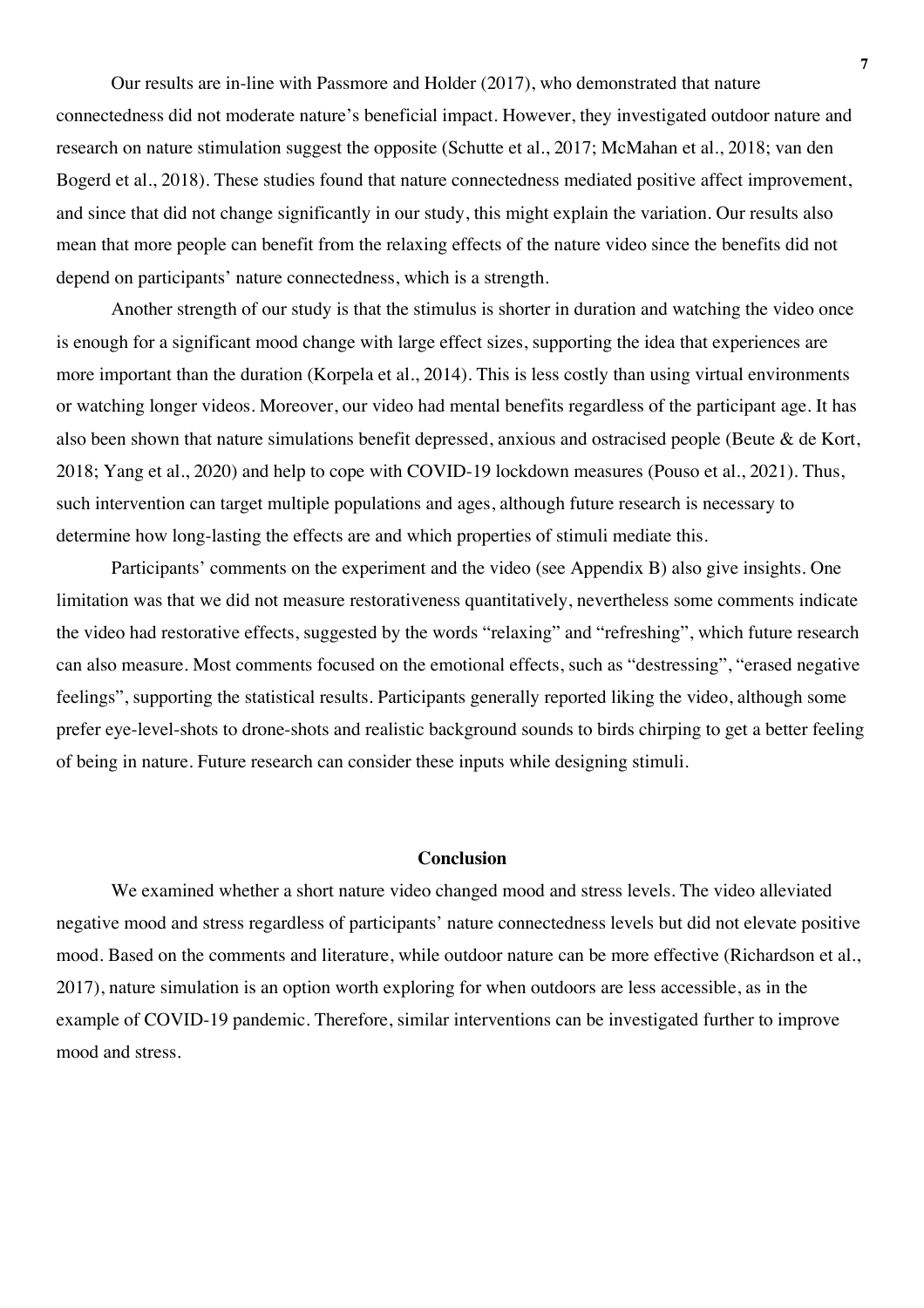# **Appendix A**

## **Demographics Questionnaire Responses**

# **Table A1**

*Country affiliations of participants (N = 112)*

| Country                      | Frequency      | Percentage (%)   |
|------------------------------|----------------|------------------|
| Australia                    | $\overline{2}$ | $\overline{1.8}$ |
| Bulgaria                     | $\overline{2}$ | 1.8              |
| Canada                       | $\mathbf{1}$   | .89              |
| <b>Czech Republic</b>        | $\mathbf{1}$   | .89              |
| Germany                      | $\overline{4}$ | 3.6              |
| Estonia                      | $\mathbf{1}$   | .89              |
| The United Kingdom           | 40             | 35.7             |
| Greece                       | 3              | 2.7              |
| Hungary                      | 16             | 14.3             |
| Ireland                      | $\mathbf{1}$   | .89              |
| Japan                        | $\mathbf{1}$   | .89              |
| Portugal                     | $\mathbf{1}$   | .89              |
| Russia                       | $\overline{2}$ | 1.8              |
| Sweden                       | 3              | 2.7              |
| Turkey                       | 32             | 28.6             |
| The United States of America | $\mathbf{1}$   | .89              |
| N/A                          | $\mathbf{1}$   | .89              |
|                              |                |                  |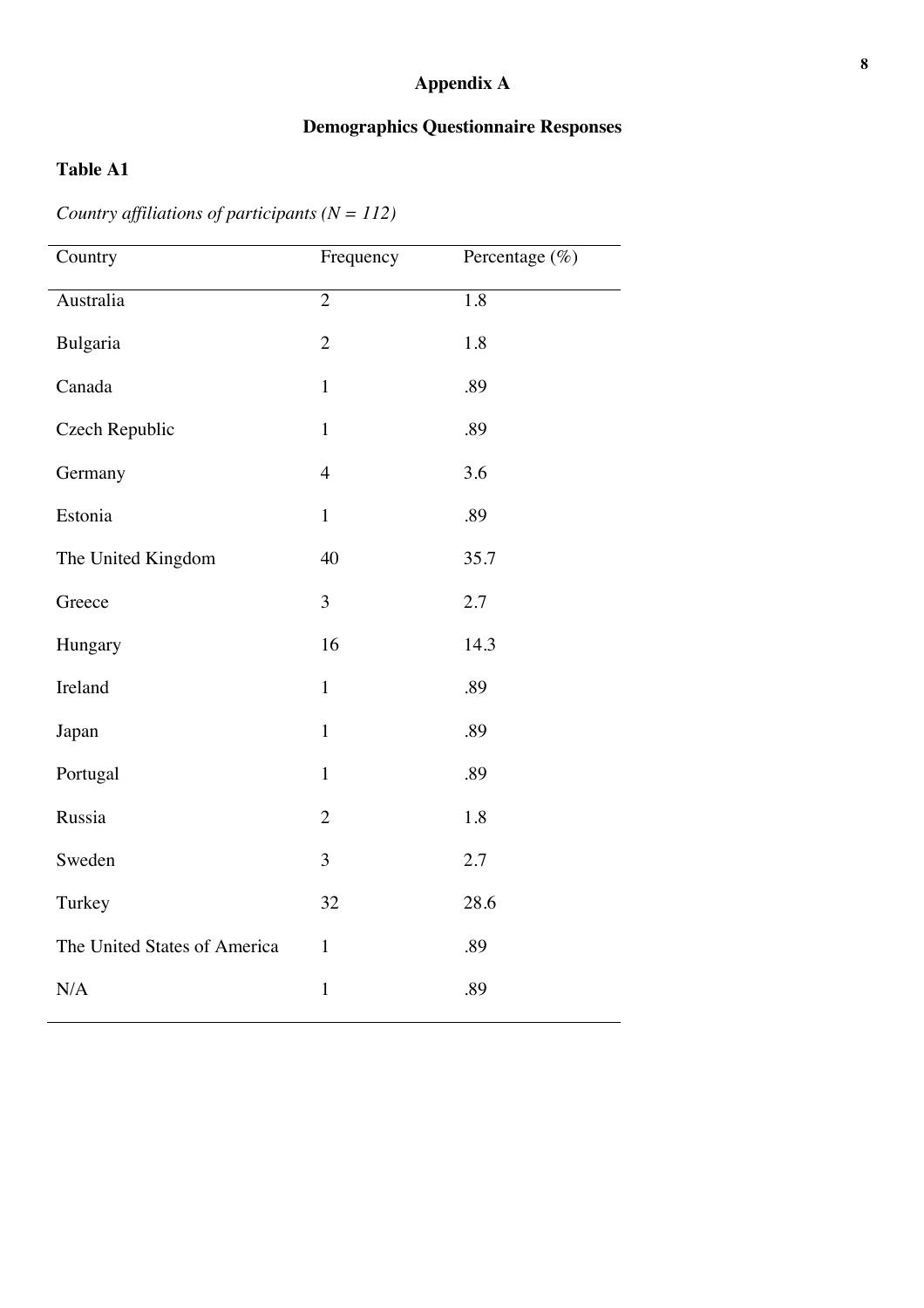# **Table A2**

*Demographics summary* 

| Answers to Questions                       | Frequency      | Percentage $(\%)$ |  |  |
|--------------------------------------------|----------------|-------------------|--|--|
| Gender                                     |                |                   |  |  |
| Female                                     | 70             | 62.5              |  |  |
| Male                                       | 38             | 33.9              |  |  |
| Non-binary                                 | $\overline{4}$ | 3.6               |  |  |
| Time spend indoors (days per week)         |                |                   |  |  |
| $0 - 2$                                    | 20             | 17.9              |  |  |
| $3 - 5$                                    | 25             | 22.3              |  |  |
| $6 - 7$                                    | 67             | 59.8              |  |  |
| Living situation                           |                |                   |  |  |
| By myself                                  | 20             | 17.9              |  |  |
| With others                                | 92             | 82.1              |  |  |
| Occupation                                 |                |                   |  |  |
| Employed full-time                         | 31             | 27.7              |  |  |
| Employed part-time                         | 23             | 20.5              |  |  |
| Unemployed                                 | 58             | 51.8              |  |  |
| Being a student                            |                |                   |  |  |
| Yes                                        | 51             | 45.5              |  |  |
| N <sub>o</sub>                             | 61             | 54.5              |  |  |
| English proficiency                        |                |                   |  |  |
| Yes                                        | 112            | 100               |  |  |
| The type of screen used for the experiment |                |                   |  |  |
| Desktop computer                           | 11             | 9.8               |  |  |
| Laptop                                     | 39             | 34.8              |  |  |
| Phone                                      | 59             | 52.7              |  |  |
| Tablet                                     | $\overline{3}$ | 2.7               |  |  |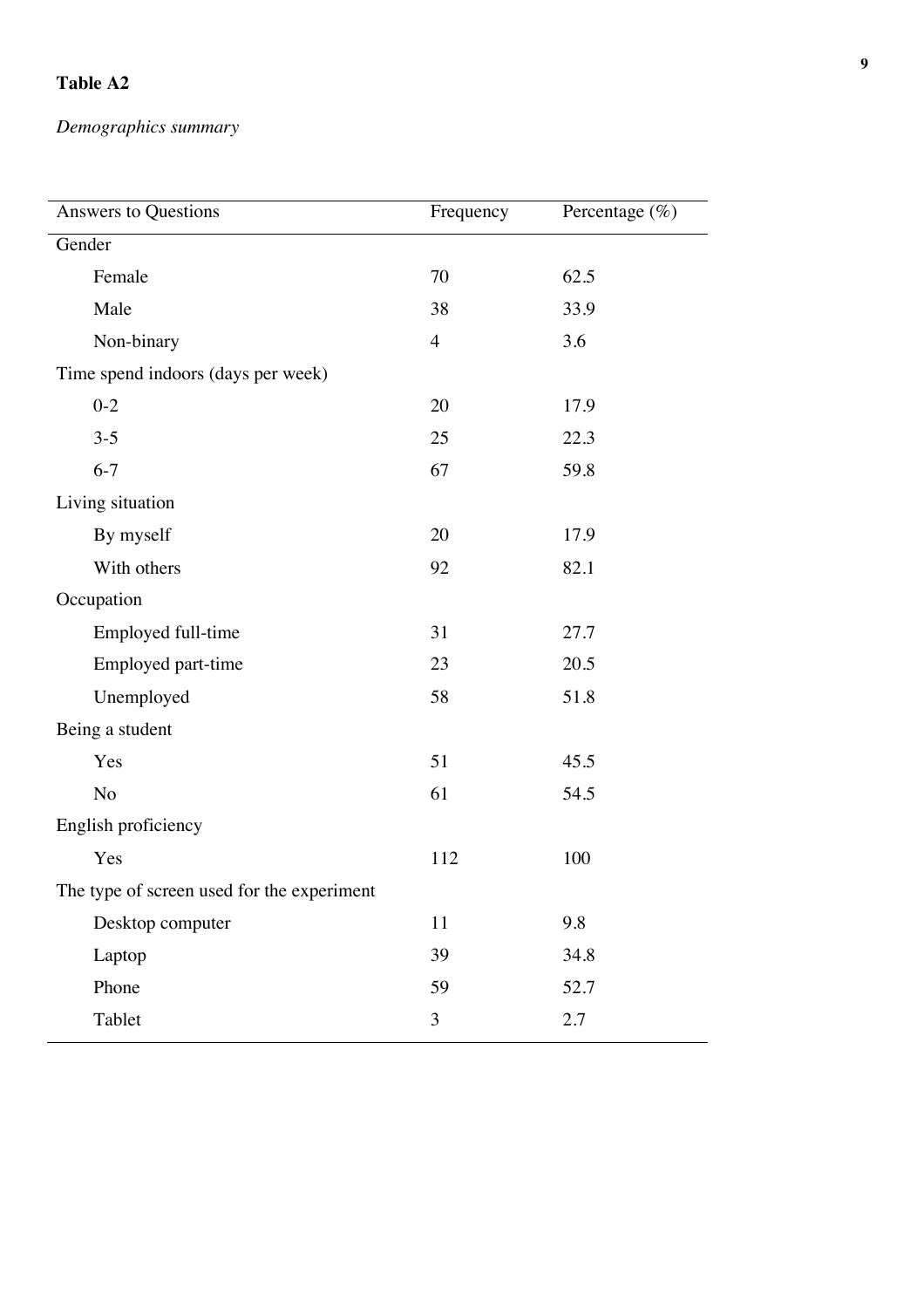## **Appendix B**

## **Participant Comments**

The list of the participants' comments, prompted by the question: "Please write any comments you may have about the study, particularly the video." Comments such as "-" or "NA" have been removed and grammar errors or typos have not been corrected.

- 1. It was a lovely calming video, but I would add the sound of water when images with water sources were present to complete the full experience.
- 2. It would have been more relaxing if the visuals had sounds that related them, like the sound of rivers or wind in the trees etc, rather than continuous bird sounds.
- 3. It was very relaxing. Thanks.
- 4. Hava a nice day
- 5. the video was relaxing but almost hard to pay attention to at the moment even though it didn't require much actual attention
- 6. The video definitely has a positive effect on the psychological state of mind
- 7. I was very nervous, but now i feel relaxed. Amazing!
- 8. You are not in the nature if you are above it. The begining of the video really caight my attention wi th the forest and the chirping birds and then I saw waterfalls and mountains from impossible angle s with the same bird chirping which ruined the feeling completely.
- 9. Some of the woodland scenes in the video reminded me of walks I went on, during lockdown, in t he spring.
- 10. Good idea
- 11. Really enjoyed this. Something different to take up my time
- 12. I think there was a minor typo on the first page (in instead of is or something like that), and one of the questions just said "please select agree" or something like that, just thought I'd point it out :)
- 13. Very nice study, keep going!
- 14. The looping sound was annoying after the first minute or so. I had to lower the volume to keep watching.
- 15. Video put me in the same mode I would be in whn I am on the tread mill in the gym as the video co ntent was quite similar.
- 16. Calming
- 17. the video was stunning. I watched it twice
- 18. I'd prefer wind sound when I see the mountains. Constant bird sound is not relevant with the video.
- 19. Very relaxing to watch. \nHelped to destress a little and listening to the birds in the background was relaxing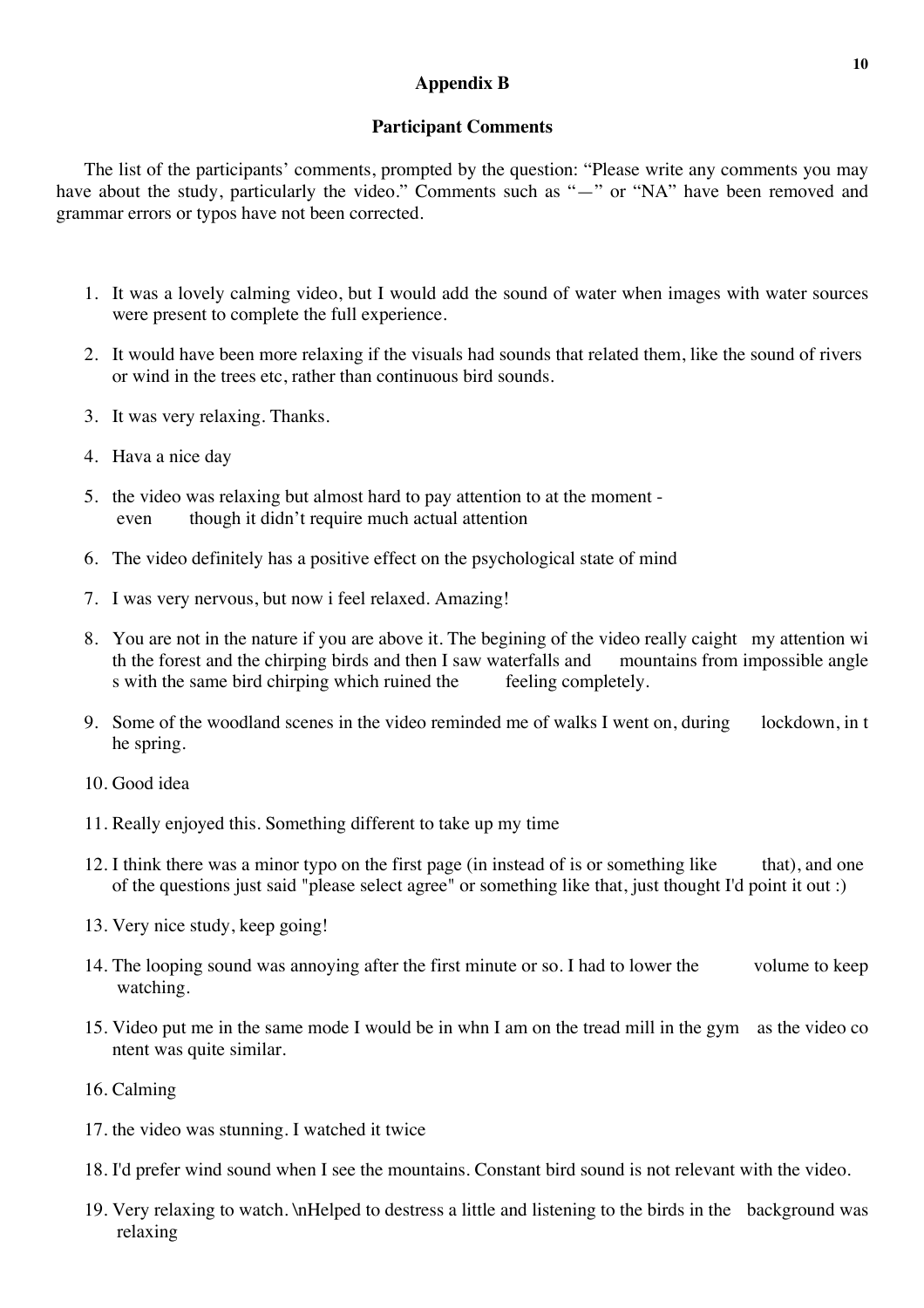- 20. I liked the video. High pitch of birds chirping was a little bit disturbing though.
- 21. It was a pleasure to be a part of the study. The video was amazing and nowadays I often watch this kind of videos to have a little peace but it does not provide as much peace as the nature does. I recko n that I feel the necessity of the smell of the nature.
- 22. It was a nice video. I sometimes search for relaxing hd nature videos on youtube..
- 23. If it was concentrating one place it'd be different. Too much places
- 24. about the video: it was boring, sometimes depressing, and the birds sounded like gunshots sometime which upset me. what was good: when the birds sounded nice to my ears and in harmony with the na ture, also liked the green colour, didn't like not seeing any moving life (animal or human). i coul d just imagine a drone which is not part of the green environment
- 25. Nice videó. To be in nature is nicer:)
- 26. Thank you. I wish success of your studies.
- 27. You need to change the sound as the environment changes
- 28. I felt there for a moment. When I closed my eyes, I felt the sun touching my skin, especially at su nset. thanks for this feeling
- 29. Interesting
- 30. Breathtaking video, I felt much better after watching it, it erased most of my negative feelings and fe ars.
- 31. First off, brilliant video and its above and beyond what I'd be able to produce. I did note that the start-stop panning of the POV drone-follows road clip near the end did reduce my subjective immersion. May or may not be useful feedback for your writeup.
- 32. I'm used to being in nature and the video didn't have quite the same effect as being around plants. Th ere's a different energy in nature.It was inspiring though and it made me want to visit some of tho se places in the video
- 33. I found the study one of the most interesting ones that I have participated. The video was refreshing and made me thinking that in a moment of distress would be an excellent idea to watch something similar even for a few moments as I found out thatit actually makes a difference to my emotional state. Thank you.
- 34. Study is very short
- 35. chilled.
- 36. I liked the images but it the audio. It felt like the audio didn't sit well with the images. Enjoyed your experiment though!
- 37. I ave to say the video did have a more calming/pleasant effect than I was expecting (despite the fati gue associated with looking at a screen for the last eight hours)
- 38. Lovely pics but the birdsong didn't quite match
- 39. preferred slow pace to speeded up videos, preferred still water to running water, preferred groundlevel videos to flying  $\cdot$ )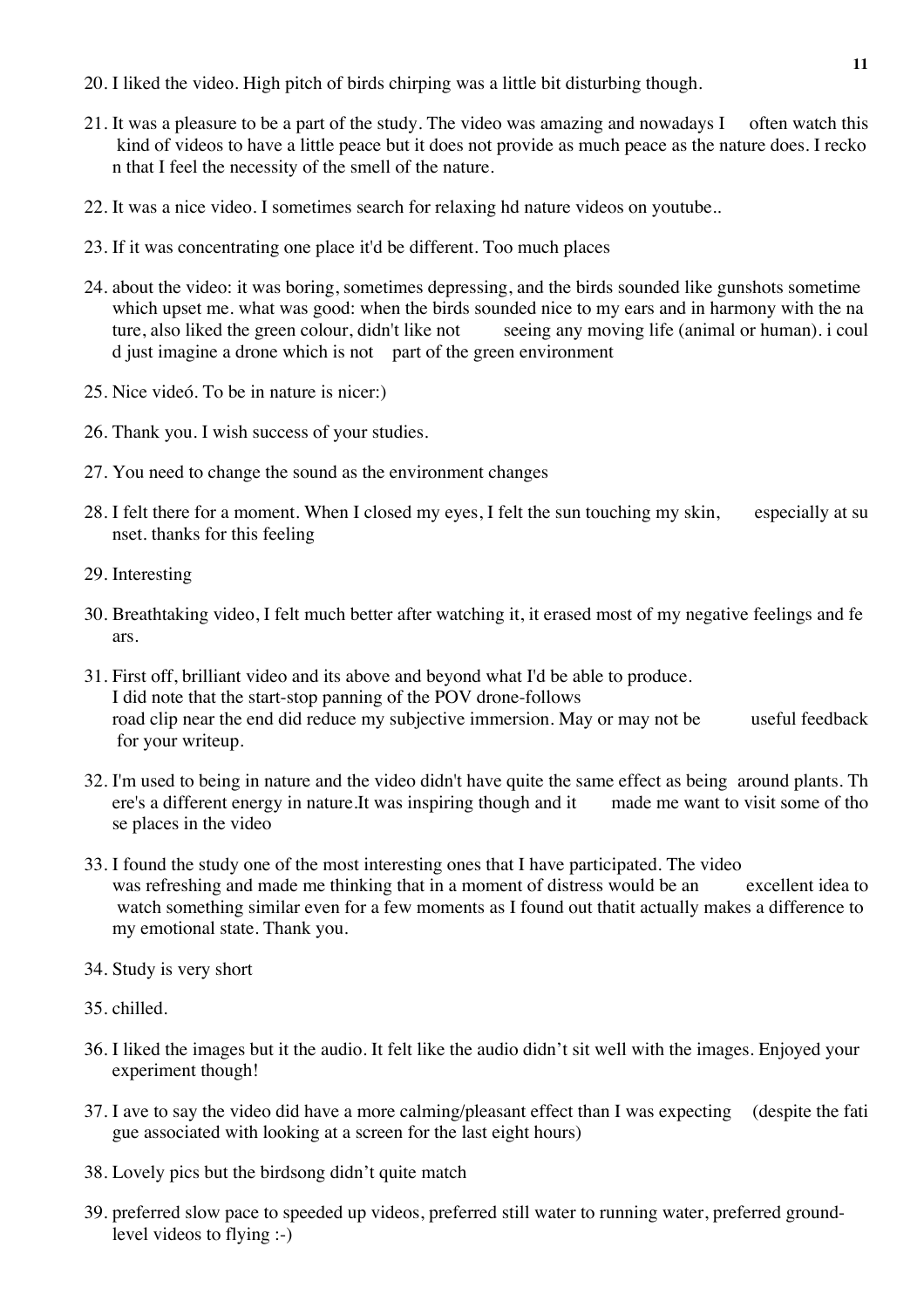- 40. I was interested in the birdsong. Was that Australian bird song?
- 41. lovely video! wish it was high definition but the sound was so relaxing
- 42. I think that this is a great idea. Although my overall mood at the moment is very low, the first clip di d take me to an environment that reminded me of where I sometimes walk. Interestingly, I felt imme diately emotional and my eyes filled with tears. After one or two clips I found myself smiling and thi nking about many happy times in these places. Towards the end my min drifted. So, although the sho rt clips did not change my overarching reaction. I certainly did feel a sense of familiarity about those places that were familiar.
- 43. beautiful video, make me feel relaxing!
- 44. Beautiful video, I found it to be very soothing! Loved it!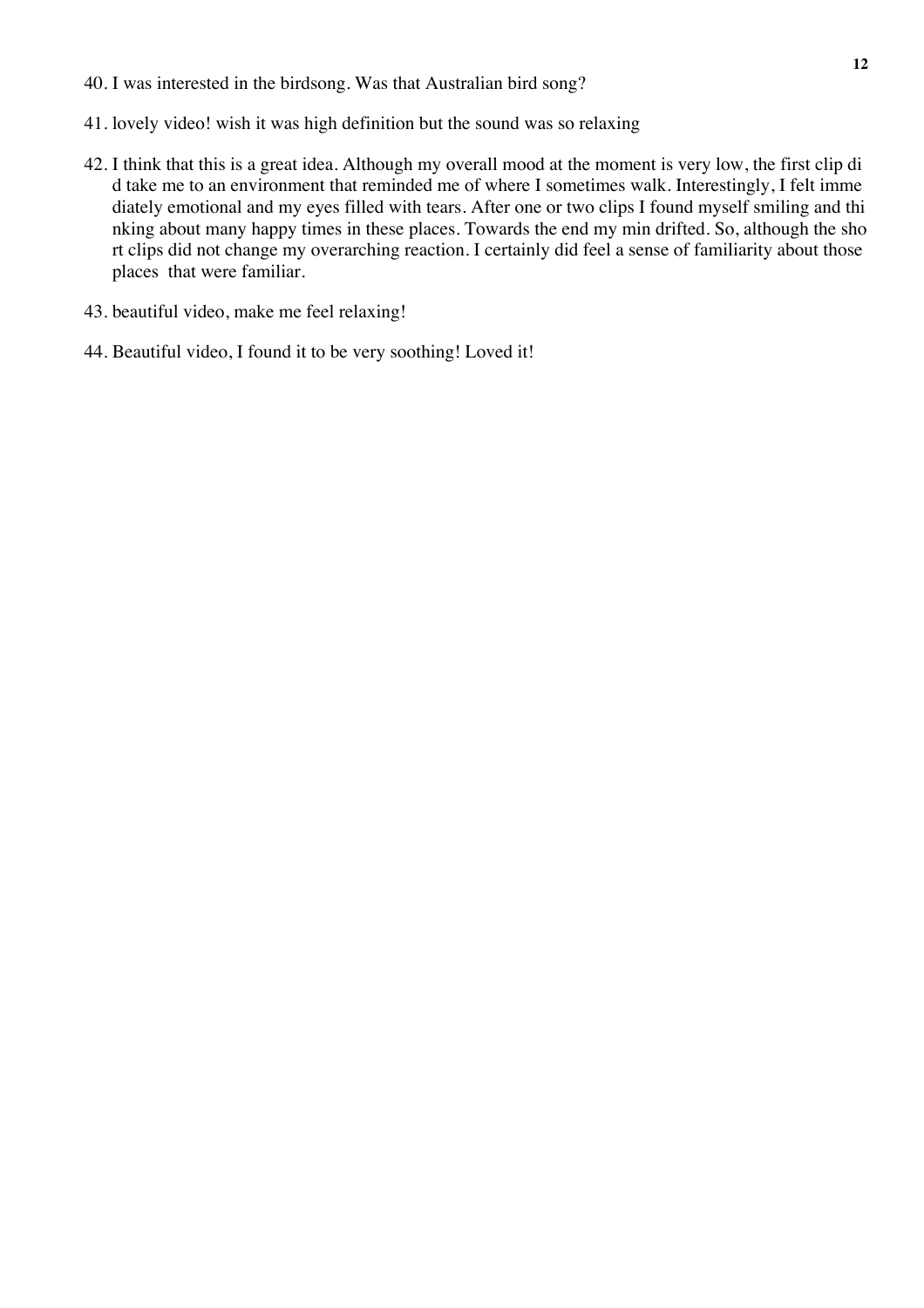#### **References**

- Beute, F., & de Kort, Y. A. W. (2018). Stopping the Train of Thought: A Pilot Study Using an Ecological Momentary Intervention with Twice-Daily Exposure to Natural versus Urban Scenes to Lower Stress and Rumination. *Applied Psychology: Health and Well-being, 10*(2), 236-253. https://doi.org/10.1111/aphw.12128
- Carrus, G., Lafortezza, R., Colangelo, G., Dentamaro, I., Scopelliti, M., & Sanesi, G. (2013). Relations between naturalness and perceived restorativeness of different urban green spaces. *Bilingual Journal of Environmental Psychology, 4*(3), 227-244. https://doi.org/10.1174/217119713807749869
- COVID-19 Community Mobility Reports. (2021, January 7). *See how your community is moving around differently due to COVID-19*. Google. https://www.google.com/covid19/mobility/
- Crawford, J. R., & Henry, J. D. (2004). The Positive and Negative Affect Schedule (PANAS): Construct validity, measurement properties and normative data in a large non-clinical sample. *British Journal of Clinical Psychology, 43*(3), 245-265. https://doi.org/10.1348/0144665031752934
- Lisa DeBruine, Rebecca Lai, Benedict Jones, Rifah Abdullah, Gaby Mahrholz. (2020). Experimentum (Version v.0.2). Zenodo. doi:10.5281/zenodo.2634355
- Gao, T., Song, R., Zhu, L., & Qui, L. (2019). What Characteristics of Urban Green Spaces and Recreational Activities Do Self-Reported Stressed Individuals Like? A Case Study of Baoji, China. *International Journal of Environment Research and Public Health, 16*(8), 1348. https://doi.org/10.3390/ijerph16081348
- Grassini, S., Revonsuo, A., Cestellotti, S., Petrizzo, I., Benedetti, V., & Koivisto, M. (2019). Processing of natural scenery is associated with lower attentional and cognitive load compared with urban ones. *Journal of Environmental Psychology, 62*, 1-11. https://doi.org/10.1016/j.jenvp.2019.01.007
- Hanold, J., Lakes, T., Beyer, R., & van der Meer, E. (2016). Restoration in Urban Spaces: Nature Views From Home, Greenways, and Public Parks. *Environment and Behavior, 48*(6), 796-825. https://doi.org/10.1177/0013916514568556
- Kaplan, S. (1995). The restorative benefits of nature: Toward an Integrative Framework. *Journal of Environmental Psychology, 15*(3), 169-182. https://doi.org/10.1016/0272-4944(95)90001-2
- Korpela, K., Borodulin, K., Neuvonen, M., Paronen, O., & Tyrväinen, L. (2014). Analyzing the mediators between nature-based outdoor recreation and emotional well-being. *Journal of Environmental Psychology, 37*, 1-7. https://doi.org/10.1016/j.jenvp.2013.11.003
- Larson, L. R., Jennings V., & Cloutier, S. A. (2016). Public Parks and Wellbeing in Urban Areas of the United States. *PLoS ONE, 11*(4), e0153211. https://doi.org/10.1371/journal.pone.0153211
- Lesage, F. X., Berjot, S., & Deschamps, F. (2012). Clinical stress assessment using a visual analogue scale. *Occupational Medicine, 62*(8), 600-605. https://doi.org/10.1093/occmed/kqs140
- Ma, B., Zhou, T., Lei, S., Wen, Y., & Htun, T. T. (2019). Effects of urban green spaces on residents' wellbeing. *Environment, Development and Sustainability, 21, 2793-2809. https://doi.org/10.1007/s10668-*018-0161-8
- Max Kuhn, Simon Jackson and Jorge Cimentada (2020). corrr: Correlations in R. R package version 0.4.2. https://CRAN.R-project.org/package=corrr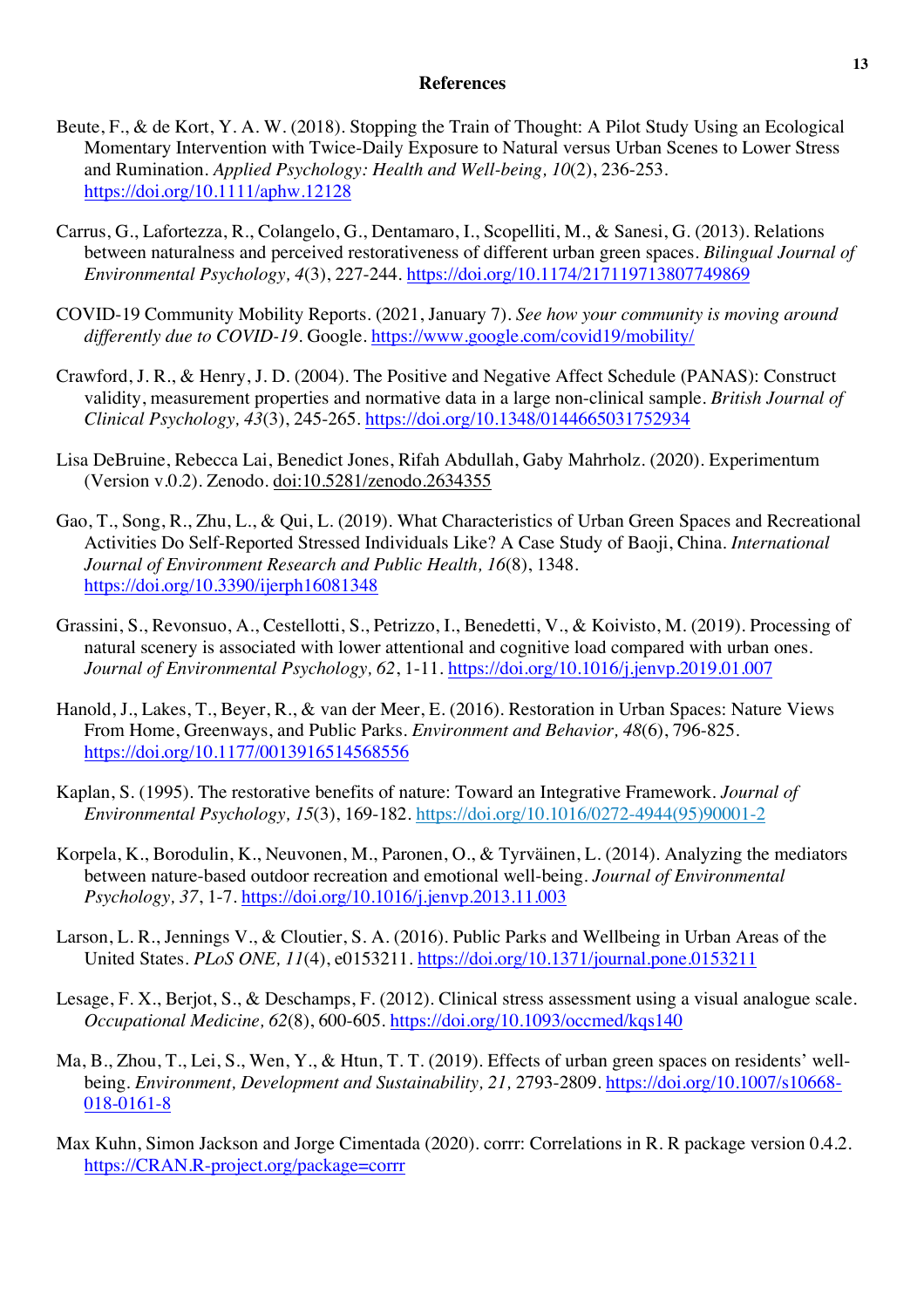- Mensah, C. A., Andres, L., Perera, U., & Roji, A. (2016). Enhancing quality of life through the lens of green spaces: A systematic review approach. *International Journal of Wellbeing, 6*(1), 142-163. https://doi.org/10.5502/ijw.v6i1.445
- Passmore, H., & Holder, M. D. (2017). Noticing nature: Individual and social benefits of a two-week intervention. *The Journal of Positive Psychology, 12*(6), 537-546. https://doi.org/10.1080/17439760.2016.1221126
- Pouso S., Broja, Á., Fleming L. E., Gómez-Baggethun, E., White, M. P., & Uyarra, M. C. (2021). Contact with blue-green spaces during the COVID-19 pandemic lockdown beneficial for mental health. *Science of The Total Environment, 756*, 143984. https://doi.org/10.1016/j.scitotenv.2020.143984
- Richardson, M., Hunt, A., Hinds, J., Bragg, R., Fido, D., Petronzi, D., Barbett, L., Clitherow, T., & White M. (2019). A Measure of Nature Connectedness for Children and Adults: Validation, Performance, and Insights. *Sustainability, 11*(12), 3250. https://doi.org/10.3390/su11123250
- Richardson, M., Maspero, M., Golightly, D., Sheffield, D., Staples, V., & Lumber, R. (2017). Nature: a new paradigm for well-being and ergonomics. *Ergonomics, 60*(2), 292-305. https://doi.org/10.1080/00140139.2016.1157213
- Salvatore Mangiafico (2020). rcompanion: Functions to Support Extension Education Program Evaluation. R package version 2.3.26. https://CRAN.R-project.org/package=rcompanion
- Schutte, N. S., Bhullar, N., Stilinovic, E. J., & Richardson, K. (2017). The Impact of Virtual Environments on Restorativeness and Affect. *Ecopsychology, 9*(1), 1-7. http://doi.org/10.1089/eco.2016.0042
- Thomas Lin Pedersen (2020). patchwork: The Composer of Plots. R package version 1.1.0. https://CRAN.Rproject.org/package=patchwork
- Ulrich, R. S. (1984). View through a window may influence recovery from surgery. *Science. 224*(4647), 420-421. https://doi.org/10.1126/science.6143402
- Ulrich, R. S., Simons, R. F., Losito, B. D., Fiorito, E., Miles, M., & Zelson, M. (1991). Recovery During Exposure to Natural and Urban Environments. Journal of Environmental Psychology, 11(3), 201-230. https://doi.org/10.1016/S0272-4944(05)80184-7
- van dan Berg, A. E. (2017). From Green Space to Green Prescriptions: Challenges and Opportunities for Research and Practice. *Frontiers in Psychology, 8*, 268. https://doi.org/10.3389/fpsyg.2017.00268
- van den Berg, M. M., van Poppel, M., van Kamp, I., Ruijsbroek, A., Triguero-Mas, M., Gidlow, C., Nieuwenhuijsen, M. J., Grazuleviciene, R., van Mechelen, W., Kruize, H., & Maas, J. (2019). Do Physical Activity, Social Cohesion, and Loneliness Mediate the Association Between Time Spent Visiting Green Space and Mental Health?. *Environment and Behavior, 51*(2), 144-166. https://doi.org/10.1177/0013916517738563
- van den Bogerd, N., Dijkstra, S. C., Seidell, J. C., & Maas, J. (2018). Greenery in the university environment: Students' preferences and perceived restoration likelihood. *PLoS ONE, 13*(2), e0192429. https://doi.org/10.1371/journal.pone.0192429
- White, M. P., Alcock, I., Grellier, J., Wheeler, B. W., Harting, T., Warber, S. L., Bone, A., Depledge, M. H., & Fleming, L. E. (2018). Spending at least 120 minutes a week in nature is associated with good health and wellbeing. *Scientific Reports, 9*, 7730. https://doi.org/10.1038/s41598-019-44097-3